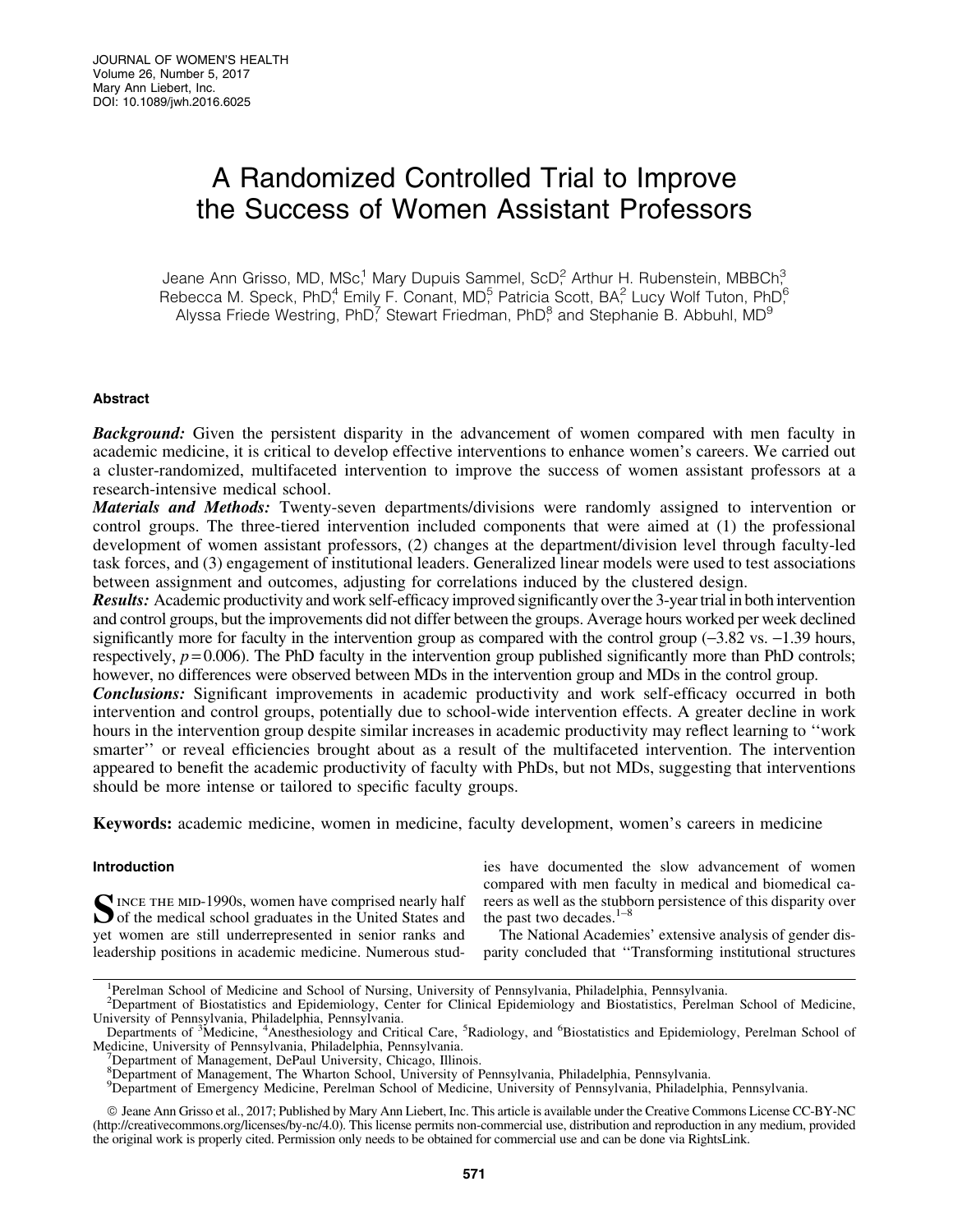and procedures to eliminate gender bias is a major national task that will require strong leadership and continuous attention, evaluation, and accountability."<sup>9</sup> Although many institutions have developed and implemented programs to promote the careers of women faculty, there is little empirical evidence regarding the effectiveness of such programs. Most interventions in academic medicine have been limited to pre-post evaluations,  $10-20$  or focused on a single causal problem, such as implicit bias.<sup>21–23</sup> Only a few have had a randomized design.<sup>23</sup> A recent review of faculty development interventions found that only 2 out of 41 studies included a comparison group and most relied only on post-intervention questionnaires.<sup>24</sup>

Research in innovative interventions is essential to drive evidence-based change efforts to remediate gender disparities. In response to this critical gap in research, the National Institutes of Health (NIH) developed a funding opportunity to investigate causal factors and interventions that affect the careers of women in science. Funded through the NIH initiative, this study, the NIH-TAC (Transforming Academic Culture) Trial, evaluated the impact of a 3-year cluster-randomized intervention designed to improve key indicators of academic success among women assistant professors as well as to drive broader changes in culture at the department and institutional level of a research-intensive medical school.

## Materials and Methods

#### Sample

Of all clinical and basic science departments at the institution, eligible departments were required to have three or more women assistant professors. For the departments of medicine and pediatrics, divisions were selected as the unit of randomization, because each of these departments had more than 300 faculty (compared with an average of 46 faculty in other departments) and the main governance, rewards, incentives, and expectations of the faculty were determined at the division level. In early 2010, all of the 27 eligible chairs and chiefs (16 departments, 11 divisions) agreed to participate. The protocol was approved by the University of Pennsylvania Institutional Review Board.

#### Randomization

Randomization was instituted after departments/divisions, and faculty were recruited. To ensure balance between the two arms, randomization was stratified by type of department (*i.e.*, basic science vs. clinical) and type of division (medicine vs. pediatrics). The primary unit of randomization was the department or division; thus, this study represents a clusterrandomized trial. Thirteen departments/divisions were randomized to the intervention group, and 14 were randomized to the control group. Within the intervention group, there were 11 clinical departments/divisions and 2 basic science departments/divisions, and in the control group there were 12 clinical and 2 basic science departments/divisions. Women assistant professors were assigned according to the intervention status of their respective department/division.

#### Intervention

The intervention was multifaceted and aimed at three levels of the organization for each of the 13 intervention departments/ divisions and their women assistant professors. The first level focused on professional development for women assistant professor faculty. The second level consisted of department/ division faculty task forces and their department-specific change initiatives. The third level engaged department/division chairs and chiefs and other institutional leaders, including the School of Medicine Dean and Vice-Deans. We describe each of the three levels of the intervention in greater detail below.

(1) Professional development of women assistant professor faculty. Prior research on the causal factors in gender disparities has identified academic productivity and work-life integration as two of the key barriers to women's career success.<sup>8,25</sup> As a result, we designed the professional development level of the intervention to target these two factors affecting career progression. To enhance academic productivity, intervention faculty participated as a cohort in a semester-long, intensive Manuscript Writing Program of eight workshop sessions. Two senior women medical faculty taught evidence-based skills for overcoming common barriers to scholarly productivity combined with peer and senior mentoring.<sup>26</sup> To develop skills related to managing work and life demands, the cohort of intervention faculty also participated in the nationally recognized Total Leadership Program.<sup>27</sup> The Total Leadership Program consisted of four seminars with intensive activities between sessions, including experiments to improve performance in all spheres of life—work, home, community, and self—by finding mutual value among them through engagement with key stakeholders, reflection, and coaching. In the second and third years of the trial, supplemental professional development sessions were held to maintain peer support, offer additional mentoring, and promote ongoing skill development. Attendance at all faculty development sessions was tracked.

Department/division faculty task force initiatives<sup>28</sup>. Within each of the 13 intervention departments/ divisions, the respective chair or chief each appointed a faculty member to chair their task force and also selected a group of associate and full professor men and women faculty members to serve on the task force. Each task force was charged with creating and implementing a specific department/division initiative to improve their local environment for women's career success. Through 6 months of intensive strategic planning meetings with a recruited outside facilitator with expertise in leadership and innovation in healthcare, each task force designed an initiative and developed metrics of success. In the subsequent 2 years, the initiatives were implemented and evaluated. Progress and challenges were discussed in annual summits to which members of the 13 intervention task forces, respective chairs and chiefs, the School of Medicine Dean, and senior leadership were invited to attend. In the final summit of February 2013, all faculty in the intervention arm were encouraged to attend as each task force presented their accomplishments and discussed future goals. Examples of task force initiatives include the implementation of home reading work stations in the Department of Radiology, an overhaul of on-call scheduling for junior faculty in a pediatric division, and a grant development initiative in a basic science department that included a mock study section for grant review.

(3) Department/division and institutional leader engagement. The joint principal investigators of the trial worked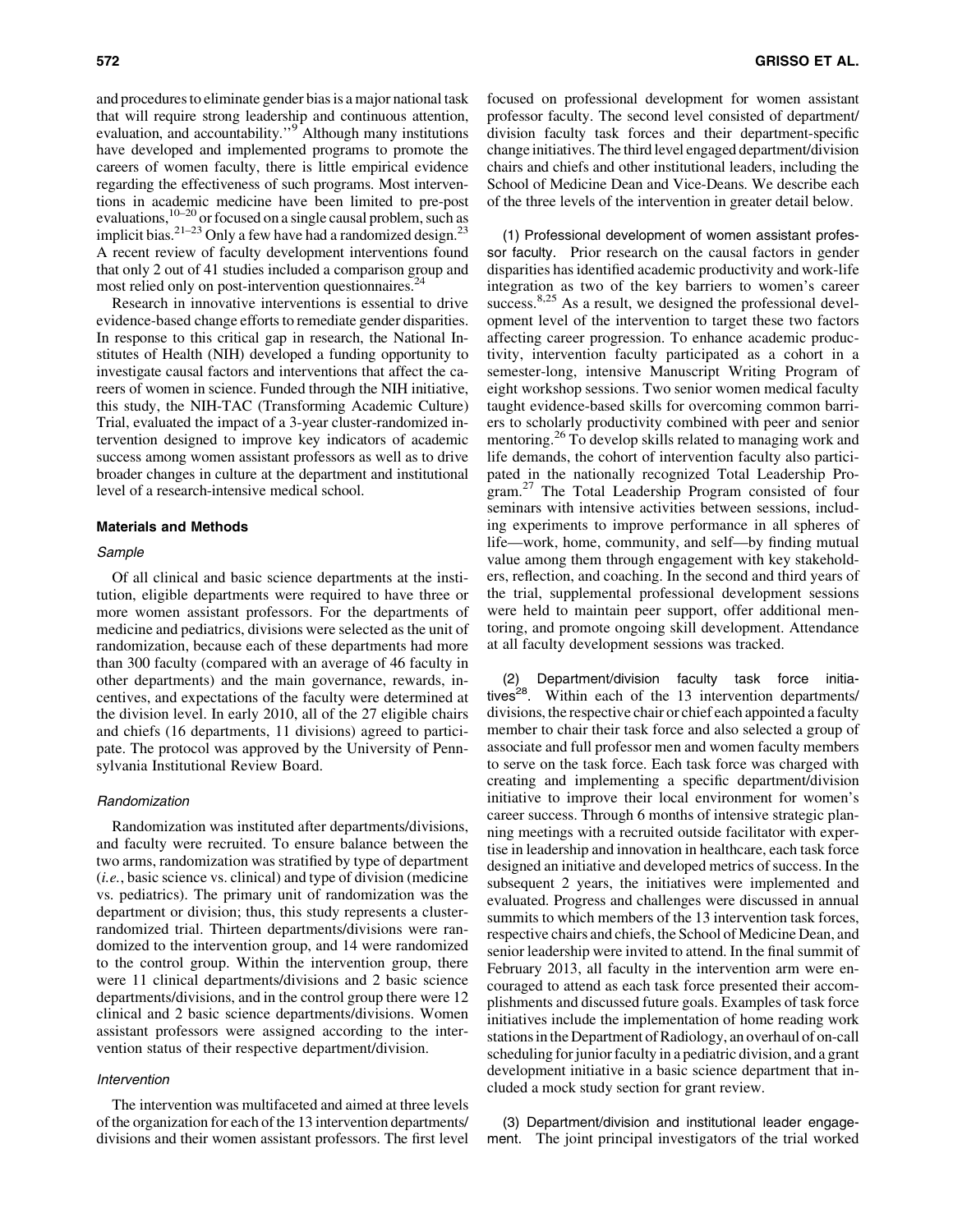closely with the dean, vice-deans, chairs, and chiefs to generate top-down support and accountability for change. An NIH-TAC Trial research team investigator met with each chair or chief of the intervention departments/divisions every 6 months for the duration of the trial to elicit their feedback and continued full participation. The two primary responsibilities of these intervention senior leaders within their departments/divisions were (1) to encourage the full participation of intervention women assistant professors in the trial faculty professional development initiatives and (2) to oversee and support the task force process. In addition, an intervention summit was held each year in which intervention chairs/chiefs were brought together with task force members along with senior leaders in the medical school, to report on progress and learn from each other.

## Control group

All chairs/chiefs of eligible departments/divisions agreed to participate before randomization. Both control and intervention leaders understood the randomization scheme and trial methods. After obtaining their consent, the research team did not contact the control chairs/chiefs during the ensuing 3-year trial. There were no interventions in the 14 departments/divisions in the control group or for the women assistant professors in those units. The research team's only contact with the control faculty after randomization was at the end of the study when post-intervention questionnaires and updated curricula vitae (CV) with grant information were requested from the women assistant professors in both control and intervention groups.

## **Outcomes**

Publications and grants. Intervention and control group women assistant professors submitted updated CVs at the beginning and end of the trial. Research assistants, blinded to participant status, abstracted information that included duration in rank, academic track, and information on publications and grants. Two study authors reviewed random samples of CVs and assessed abstraction and coding accuracy. The few differences (<10%) were resolved by consensus. Information on publications included year, first-author status, and whether the publication was classified as peer reviewed. Information on grants included funding organization, dates, and faculty role (principal investigator vs. other). A participant's grant status was classified as improved if any of the following criteria were met comparing the baseline (pre-intervention) and post-intervention CVs: (1) increase in total number of grants; (2) increase in federally funded grants; or (3) increase in number of grants in which the participant was the principal investigator.

## Questionnaire measures

Baseline and post-intervention questionnaires were completed by women assistant professor participants through a confidential online survey. The survey instrument included validated measures of socio-demographic factors, education, academic work history, marital status, children, work hours, work self-efficacy, work-family conflict (WFC), and department/division culture.<sup>29</sup> A subset of these measures (described below) were identified as additional key outcomes for the success of women faculty.

Work hours. Work hours were indicated by an openended response to the question, ''How many hours, per week, do you spend on work-related activities?'' If participants provided a range of hours, the mid-point of that range was utilized.

Work-family conflict. WFC is defined as a form of interrole conflict in which the demands of work and family are ''at odds.''<sup>30</sup> Meta-analytic evidence indicates that WFC is linked to important career-related outcomes such as turnover, burnout, well-being, and job and family satisfaction.<sup>31,32</sup> Two dimensions of WFC were assessed. *Time-based workinterference-with-family* (TWIF) is the perception that the time demands of work interfere with participation in the family role. *Strain-based work-interference-with-family* (SWIF) is the perception that the stress from work has a negative impact on family life.<sup>33</sup> Each dimension was assessed with three items and scored on a five-point scale from 1 (Strongly Disagree) to 5 (Strongly Agree). Prior research has indicated that these scales are distinct, reliable, and valid measures of facets of WFC.<sup>33</sup> In the current study, the Cronbach's alpha reliability of the sub-scales were  $\alpha = 0.87$ for strain-based WFC and  $\alpha = 0.69$  for time-based WFC.

Work self-efficacy. Work self-efficacy was measured by using two items adapted from Riggs et al. $34$  and scored on a 1–5 Likert-type scale. An average of the two items was used to create the scale ( $\alpha$  = 0.80).

Department/division culture. To assess the specific dimensions of department/division culture that are the most relevant to the experiences of women faculty, we developed a measure for the purposes of this research assessing the *culture that is conducive to women's academic success* (CCWAS). CCWAS is defined as the shared perceptions regarding the extent to which the department/division culture is supportive of women's careers (See Westring et al.<sup>29</sup> for an in-depth description of measure development, reliability, and validity). Briefly, CCWAS is a higher-order culture measure that is indicated by four dimensions of culture for women's careers: (1) support for work-life balance; (2) equal access to opportunities; (3) freedom from gender bias; and (4) chair/chief support. The measure consists of 45 items rated on a scale from 1 (Strongly Disagree) to 5 (Strongly Agree), with higher scores indicating a more supportive department/division culture. The overall scale had a reliability of  $\alpha = 0.95$ .

The CCWAS measure of each department/division was determined by calculating the average ratings reported by the women assistant professors whose primary appointments were in that department/division. Our analysis of the CCWAS measure provided empirical support for the equivalence of the measure for both department and division units, and they are, therefore, treated interchangeably.

Non-trial faculty development participation. All participants were asked to report whether they had participated in faculty development sessions during the previous 3 years. Intervention faculty were asked about activities other than those developed for the intervention. Control faculty were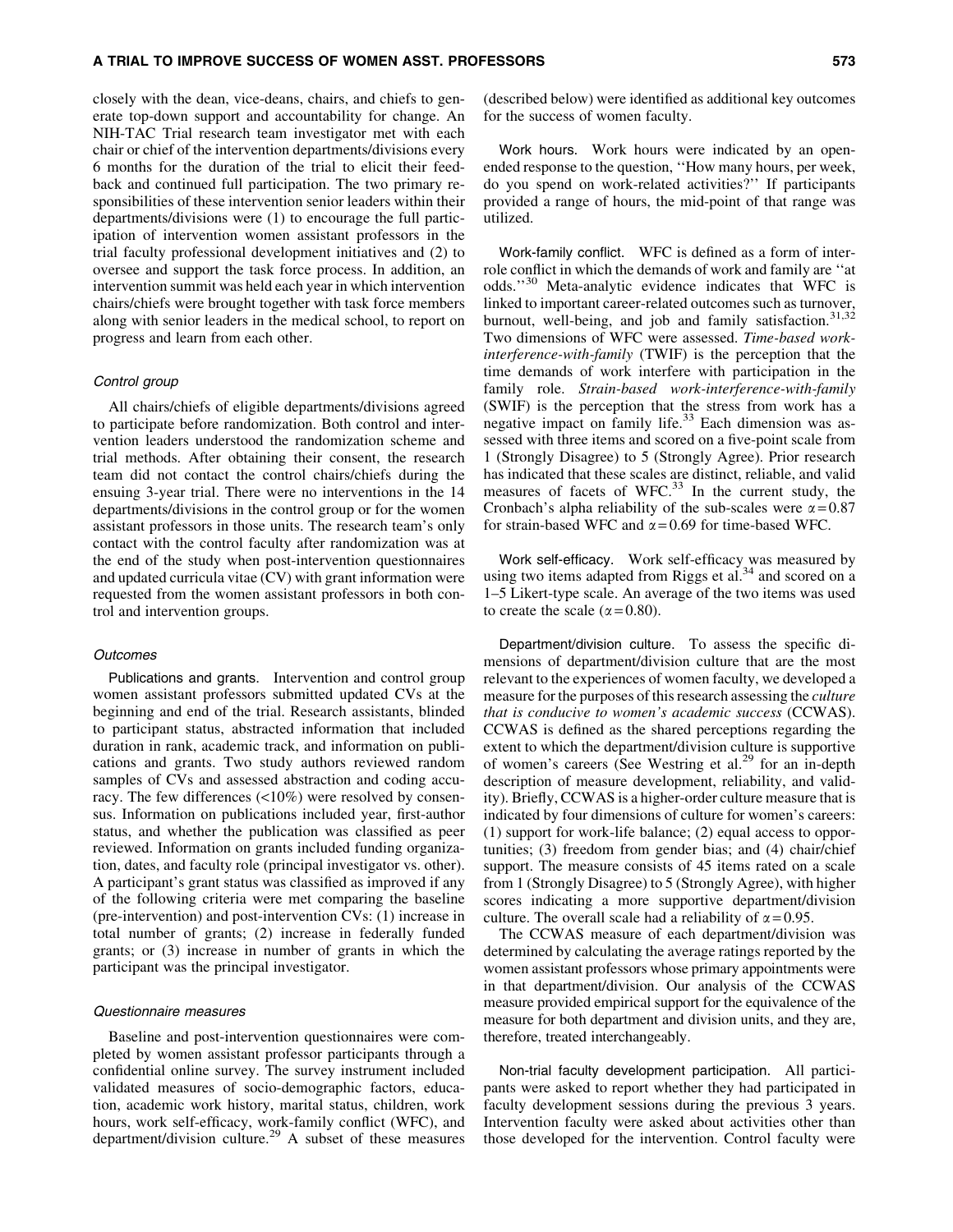asked whether they had participated in any faculty development program and, if so, how many. No questions were included about the duration or type of educational activity. Co-intervention in the control group was analyzed according to whether they had participated in any faculty development programs and if so, how many, during the period of the trial.

#### Statistical analysis and sample size

Generalized linear models were used to estimate group averages and to test associations between each outcome and intervention. Key outcomes included individual faculty change in hours worked, work self-efficacy, WFC, grants, and publications. In addition, changes in department/division culture were assessed. Statistical tests were adjusted to account for correlation induced by the clustered design using generalized estimating equations.<sup>35</sup> Both within-person factors (age, years in rank, race) and unit-level factors (intervention assignment) were modeled simultaneously. Overall, an intention-to-treat analysis was used. To further clarify our results, we investigated whether level of participation in the faculty development programs (Manuscript Writing Program and Total Leadership Program) within the intervention condition was associated with degree of change for the individual outcomes. The level of participation was assessed by testing for associations with outcomes in high (attending the majority of sessions) versus low (attending less than the majority of sessions) participation levels. A pre-specified subgroup analysis was also conducted based on educational degrees. We tested for associations of intervention condition with outcomes separately by type of degree. We developed three categories of education degrees: (1) MD only—faculty did not have other advanced degrees; (2) MD+ included MD faculty who had other advanced degrees, including PhDs; and (3) PhD faculty with or without other advanced degrees except for MDs. MD/PhDs were included in the MD+ category.

Sample size was estimated based on a hypothesized increase in peer-reviewed publications. We assumed a type 1 error of 5% and a power of 80%. Estimates for expected averages as well as standard deviations (SDs) were gathered from a sample set of CVs previously provided by nonparticipant women faculty in which the average increase was 1.5 publications over 2 years  $(SD=3)$ . We hypothesized that the intervention group would have a rate of increase that was 1/2 SD higher than women in the control group.

## **Results**

In this cluster-randomized trial, all of the 27 departments/ divisions participated; 13 departments/divisions were randomized to the intervention group, and 14 were randomized to the control group (Fig. 1). Seventy-five percent  $(N=134)$ of the 178 eligible women assistant professors participated. Women who participated were similar in academic track distribution to those who did not. During the 3-year period of the trial, one participant withdrew from the study due to health reasons. Of the 133 faculty who participated throughout the trial, baseline questionnaires and CVs were obtained from 132 out of 133 (99.2%); follow-up questionnaires and updated CVs were provided by 126 out of 133 participants (94.7%). Overall, 21 out of 132 (16%) of the women faculty left the university during the 3-year course of the trial. There were no differences in the rates of departure between the experimental and the control group faculty ( $p=0.308$ ). Follow-up (postintervention) surveys were sent to the faculty who left the university. Of note, 100% of those who had left the university completed the follow-up questionnaires and their data are included in the analyses provided here.

Table 1 shows the characteristics of the 132 women assistant professors who completed questionnaires and submitted CVs at baseline. There were no statistically significant differences between the intervention and control groups. Overall, 85% were married or in a domestic partnership, and 75% had one or more children living at home. Of the participants, 72% were physicians and most (71%) were in the clinician-educator track, a track with rigorous scholarship expectations within a defined probationary period (''up or out'' policy).

## Trial outcomes

There were substantial improvements in major outcomes within both the intervention and control groups. Specifically, we tested pre/post differences within the intervention and control groups separately and found statistically significant improvements in both groups in grants, total peer-reviewed publications, work self-efficacy scores, and hours worked per week (Table 2). However, there were few statistically significant differences in the intervention group compared with the control group (see Table 2). No differences were detected between intervention and control faculty in any measure of academic productivity (*i.e.*, publications and grant status). When we examined publications by year, though not statistically significant, there was a trend toward greater numbers of publications in the intervention group in 2012 and 2013. We did not find statistically significant differences in any of the other key outcome measures except for hours worked per week. Participants in the intervention group reported a significantly larger decrease in work hours compared with the control group  $(-3.82$  hours vs.  $-1.39$  hours per week, respectively;  $p = 0.006$ ).

The overall evaluation was based on an intention-to-treat analysis. However, in supplemental analyses, we assessed whether there were differences within the intervention group assistant professor women based on their level of participation in the Manuscript Writing Program and Total Leadership Program. We found that those with high participation rates (attending more than half of sessions) had more than a twofold increase in peer-reviewed publications (rate ratio = 2.15, 95% confidence interval [CI]: 1.25–3.39, *p* = 0.006) compared with those who participated less often (Fig. 2).

We explored the possibility that the impact of the intervention varied by type of academic degree. In faculty with PhD degrees (but without MD degrees), the intervention group had a 92% increase in first-author publications and a 131% increase in first-author peer-reviewed publications compared with control faculty with similar degrees (firstauthor publication rate ratio =  $1.92$ ,  $95\%$  CI:  $1.13-3.29$ ,  $p=0.02$ ; first-author peer-reviewed publication rate ratio = 2.31, 95% CI: 1.34–3.99, *p* = 0.003). Among faculty with MD degrees, there were no differences between the intervention and control groups in any measure. We did not find statistically significant differences by educational degree for changes in work hours or for levels in participation in the intervention sessions.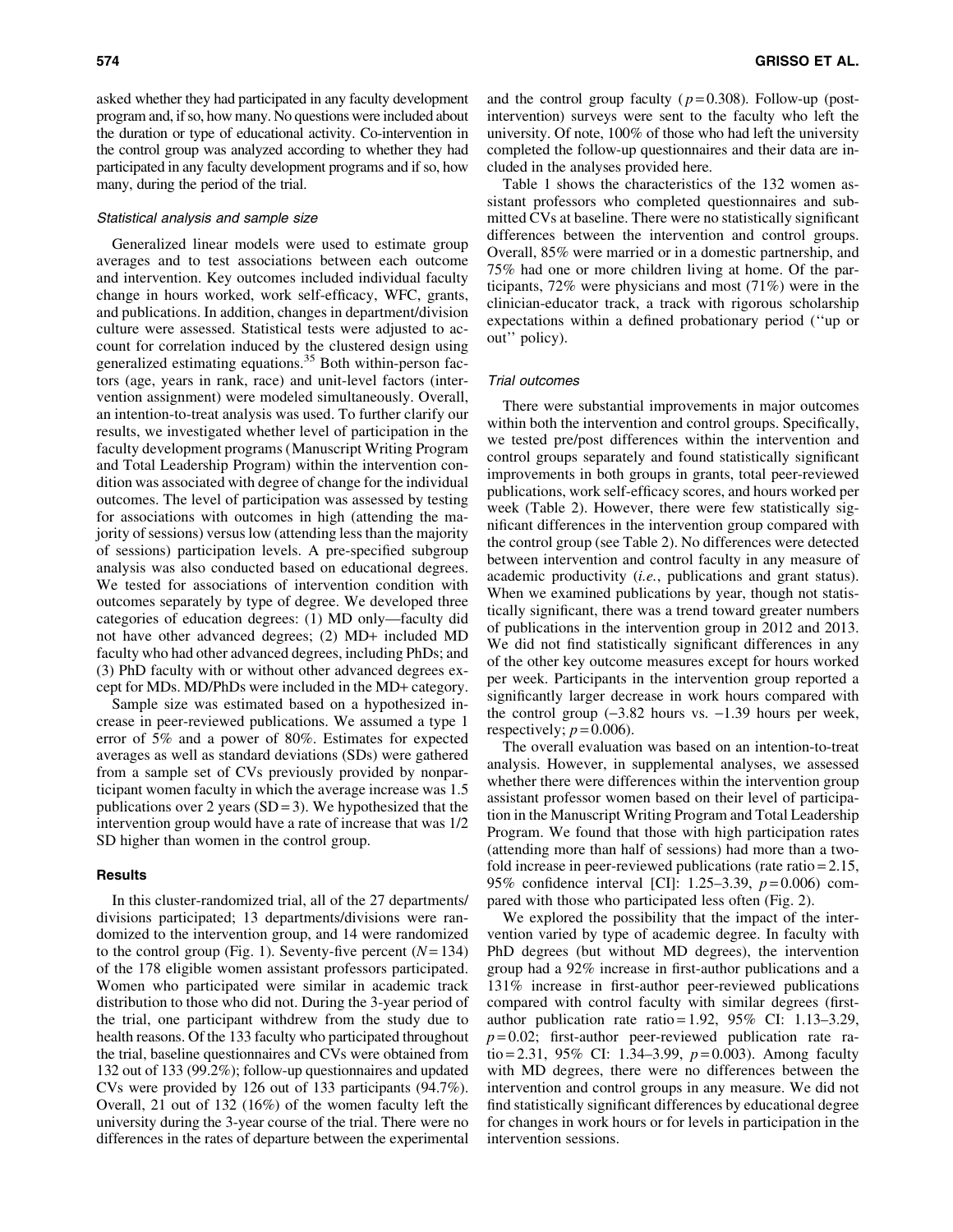## A TRIAL TO IMPROVE SUCCESS OF WOMEN ASST. PROFESSORS  $\overline{\phantom{1}}$  575



FIG. 1. Overview of the NIH-TAC trial. NIH-TAC, National Institutes of Health-Transforming Academic Culture.

We asked all faculty about their participation in non-trial faculty development programs. We asked intervention faculty about activities in addition to those provided through the intervention. Although both intervention and control faculty reported high rates of attending one or more non-trial faculty development programs, there were no statistically significant differences in participation rates between the groups. Of note, more than 65% of women faculty in the control group reported having participated in one or more faculty development programs during the trial period, with nearly half (49%) participating in two or more programs. However, we cannot compare the characteristics of the faculty development programs (*e.g.*, duration, type, intensity, etc.) between the groups, as we did not collect that information.

## Discussion

We evaluated the impact of a 3-year multifaceted intervention in a cluster-randomized trial at a research-intensive academic health center on the career success of women assistant professors. By implementing a multilevel approach to institutional change, we demonstrated the feasibility of a school-wide effort, including both clinical and basic science departments. At the same time, our trial demonstrates the challenges involved in conducting ''real world'' research of professional development programs and institutional change efforts when blinding of the intervention is not possible and when outcomes are best measured over many years, possibly even decades.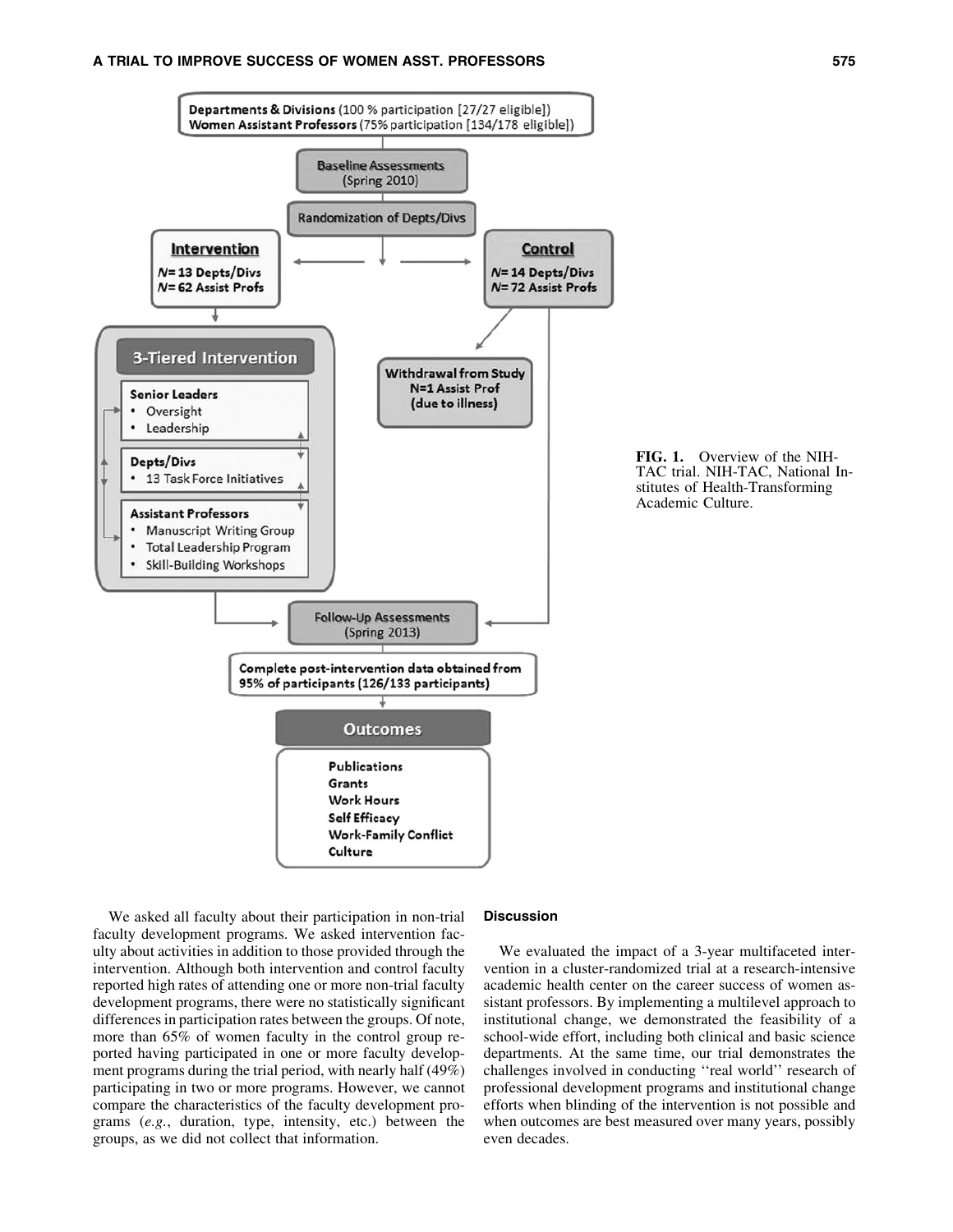|                                                                                                                                                                      | Total cohort<br>132<br>4.36(2.59) |                           | Intervention group<br>62<br>4.24(2.72) |                         | Control group<br>70<br>4.46(2.48) |                           | $p-value$<br>0.63 |
|----------------------------------------------------------------------------------------------------------------------------------------------------------------------|-----------------------------------|---------------------------|----------------------------------------|-------------------------|-----------------------------------|---------------------------|-------------------|
| Number<br>Avg. years as asst. professor (SD)                                                                                                                         |                                   |                           |                                        |                         |                                   |                           |                   |
| Academic track, $N(\%)$<br>Tenure<br>Clinician-educator<br>Research                                                                                                  | 18<br>93<br>21                    | 13.6%<br>70.5%<br>15.9%   | 8<br>42<br>12                          | 12.9%<br>67.7%<br>19.4% | 10<br>51<br>9                     | 14.3%<br>72.8%<br>12.9%   | 0.42              |
| Degree, $N(\%)$<br>MD only<br>MD+ (includes other advanced<br>degrees, including PhDs)<br>PhD only and $PhD +$ (includes other<br>advanced degrees but excludes MDs) | 45<br>48<br>36                    | 34.9%<br>37.2%<br>27.9%   | 21<br>20<br>21                         | 33.9%<br>32.2%<br>33.9% | 24<br>28<br>15                    | 35.8%<br>41.8%<br>22.4%   | 0.31              |
| Median age (years) $(Q1-Q3)$<br>Race, $N(\%)$<br>African American                                                                                                    | 10                                | $40(37-44)$<br>7.6%       | 4                                      | 41 (39–44)<br>$6.5\%$   | 6                                 | $40(37-42)$<br>$8.7\%$    | 0.07<br>0.37      |
| White<br>Asian<br>Hispanic/other                                                                                                                                     | 79<br>36<br>6                     | 60.3%<br>27.5%<br>$4.6\%$ | 42<br>13<br>3                          | 67.7%<br>21.0%<br>4.8%  | 37<br>23<br>3                     | 53.6%<br>33.3%<br>$4.4\%$ |                   |
| Marital status, $N$ (%)<br>Single/other<br>Married or in domestic partnership<br>% with children living at home                                                      | 20<br>111<br>98                   | 15.3%<br>84.7%<br>74.8%   | 10<br>52<br>45                         | 16.1%<br>83.9%<br>72.6% | 10<br>59<br>53                    | 14.5%<br>85.5%<br>76.8%   | 0.80<br>0.58      |

Table 1. Characteristics of Women Assistant Professors at Study Onset

SD, standard deviation.

We found important but comparable levels of improvement in academic productivity and work self-efficacy in both intervention and control groups. If the trial had not included a concurrent control group, the improvements in our outcomes would have likely been attributed to the intervention.

One interpretation of our results is that our intervention was not effective in improving these outcomes. However, despite a rigorous randomized controlled study design, there are alternative explanations that may suggest that, in fact, the multifaceted intervention was potentially effective. An alternative interpretation is that the major improvements in both groups resulted from the trial itself, that is, the Hawthorne effect. The trial was highly visible at our institution, and it is likely that extensive knowledge of the trial and strong support of the senior leadership at multiple levels affected both control and intervention departments/divisions and the women assistant professors in those departments/divisions. A notable strength of the trial was the full engagement of all eligible departments and divisions (100% participated). In addition, the Dean of the School of Medicine chaired the trial's National Advisory Committee and the President of the University served as one of the members. The legitimacy and prestige of NIH funding contributed, at least in part, to the commitment to the trial that was demonstrated at all levels of

Table 2. Outcomes: Comparisons of Intervention Versus Control Group

| <i><u>Outcome</u></i><br>Work self-efficacy change<br>Work-family conflict change<br><b>TWIF</b><br><b>SWIF</b><br>CCWAS culture score change $(n=109)$<br>Hours worked per week (change)<br>% with improved grants |                              | Intervention                      | Control<br>$0.24**$<br>$-0.05$<br>$-0.23*$<br>$0.13*$<br>$-1.39*$<br>$55.7\%***$ |                                       | Intervention vs. control                                                     | $p-value$<br>0.642<br>0.541<br>0.879<br>0.274<br>0.006<br>0.08 |
|---------------------------------------------------------------------------------------------------------------------------------------------------------------------------------------------------------------------|------------------------------|-----------------------------------|----------------------------------------------------------------------------------|---------------------------------------|------------------------------------------------------------------------------|----------------------------------------------------------------|
|                                                                                                                                                                                                                     |                              | $0.18*$                           |                                                                                  |                                       | $-0.06$ (difference)                                                         |                                                                |
|                                                                                                                                                                                                                     |                              | $-0.13$<br>$-0.20$                |                                                                                  |                                       | $-0.08$ (difference)<br>0.03 (difference)                                    |                                                                |
|                                                                                                                                                                                                                     |                              | 0.03<br>$-3.82***$<br>$41.6\%***$ |                                                                                  |                                       | $-0.09$ (difference)<br>$-2.43$ (difference)<br>$RR = 0.75$ (0.54, 1.03)     |                                                                |
| Number of publications, Avg. No.                                                                                                                                                                                    | 2009                         | 2012                              | 2009                                                                             | 2012                                  | Rate ratio <sup>a</sup> (95% CI)                                             |                                                                |
| Total<br>First author<br>Peer review total<br>Peer review first author                                                                                                                                              | 3.98<br>1.41<br>2.44<br>0.76 | 4.58<br>1.28<br>$3.48***$<br>0.95 | 4.72<br>1.57<br>3.25<br>0.66                                                     | $6.79***$<br>1.42<br>$4.86**$<br>0.69 | 0.80(0.63, 1.02)<br>1.00(0.67, 1.50)<br>0.95(0.68, 1.33)<br>1.06(0.58, 1.95) | 0.07<br>0.99<br>0.78<br>0.85                                   |

<sup>a</sup>Rate ratio (RR) = ratio of increase in publications from 2009 to 2012 in intervention over controls.

*p*-values for within group change over time, \**p* < 0.05, \*\**p* < 0.01, and \*\*\**p* < 0.001.

TWIF, Time-based work-interference-with-family; SWIF, Strain-based work-interference-with-family; CCWAS, culture conducive to women's academic success; CI, confidence interval.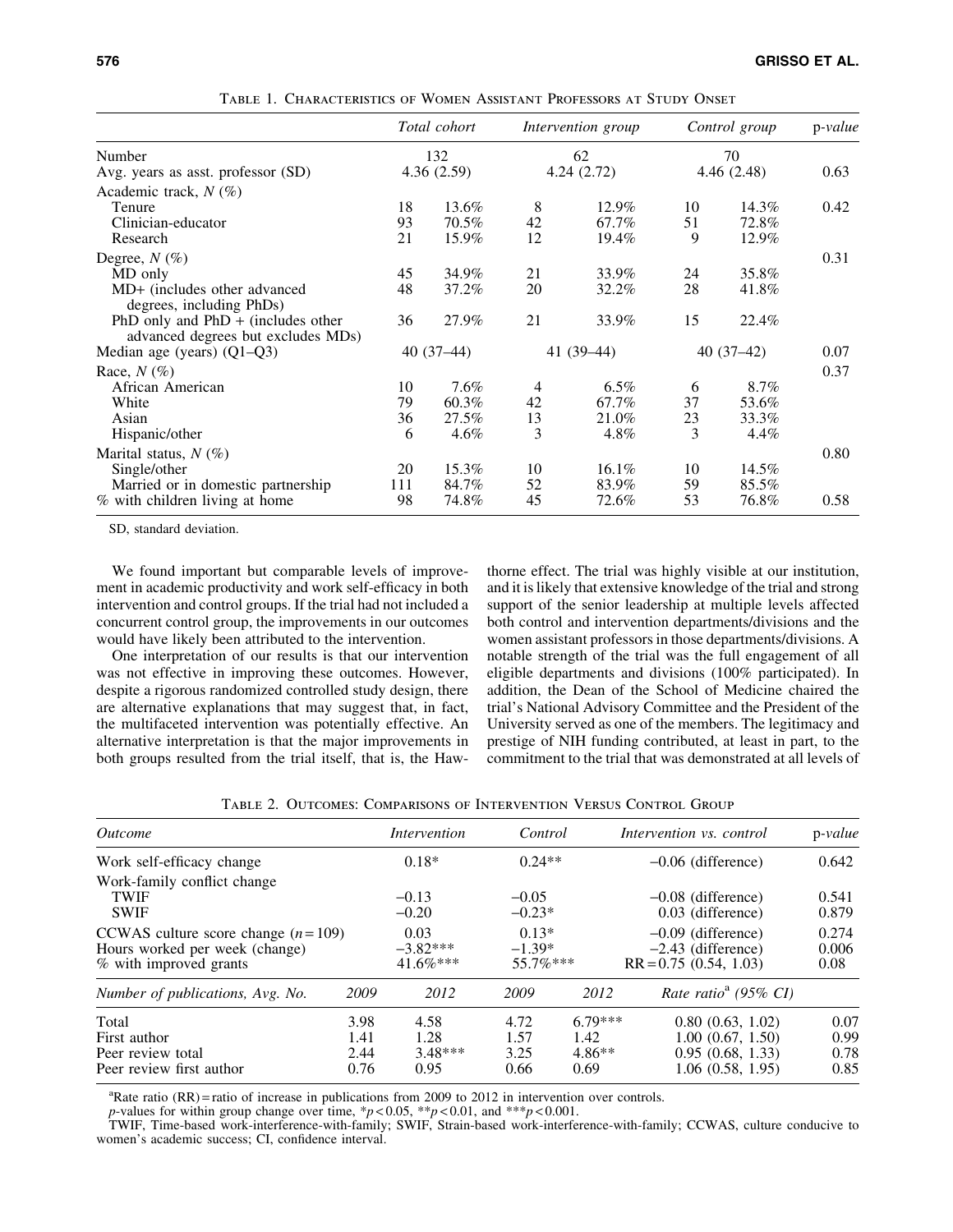

FIG. 2. NIH-TAC efficacy analysis: impact of level of participation (High participation: attended  $\geq$ 50% versus low participation: attended <50% of intervention sessions) on number of peer-reviewed publications. *Vertical columns* indicate the ratio of the increase in the number of publications in high versus low levels of participation for each year. \*\*Rate ratio values >1 indicate that the number of publications was greater in the high participation group compared with the low participation group. Models adjusted for promotion track, years as asst. professor, education level, work self-efficacy, and clustering effect, using general linear models.

the medical school. We believe that this large-scale effort over 3 years may have brought about some measure of widespread institutional change, thus resulting in the reported improvements in both the intervention and control groups.

Other results support the interpretation that the intervention was at least partially effective. We found that PhD faculty in the intervention group appeared to benefit in increasing the number of publications whereas intervention MD faculty did not. It is possible that the MD faculty, who have rigorous clinical requirements, less flexible schedules, and ''divided attention,'' were, therefore, less able to focus on academic productivity. These results suggest that the MD faculty may need a more intensive or different intervention. Interventions tailored to specific faculty groups may be the most effective.

Another positive finding was that intervention faculty who attended half or more of the sessions increased their publication rates significantly more than those who participated less. This may indicate that a sustained level of participation in the interventions was required to demonstrate an impact on academic productivity. It is also possible that faculty with sufficient time and/or flexibility to fully participate had the motivation, resources, and support to increase their productivity.

The academic productivity measures evaluated in this study represent key outcomes assessed for promotion, tenure, and attainment of leadership positions. However, given the relatively long time frame required to prepare and revise manuscripts and grants, the fact that CVs were collected shortly after the 3 year intervention concluded may not have allotted adequate time to detect intervention effects. The trend toward greater productivity in the intervention group toward the final year of the trial may indicate a need for a longer assessment period. A longer time frame would arguably be better for measuring other outcomes too, such as the culture change in the departments/divisions that were being impacted by all levels of the intervention. The Task Force initiatives, in particular, may have needed more time to fully evolve to have a visible impact on the measurement of culture.

Yet another promising finding was that the hours worked per week declined significantly more in the intervention group compared with the control group. Given equivalent levels of increases in the number of grants and publications, it appears that intervention faculty attained comparable levels of academic productivity in fewer work hours. This is not surprising given the purpose and methods of the intervention professional development programs for the assistant professors (*i.e.*, the Manuscript Writing Program and the Total Leadership Program). In Total Leadership, participants designed and implemented experiments that were intended to better align their actions and their values. The goal of the program is that participants gain a more effective integration of work and the other parts of their lives and, in doing so, may also develop a more personally effective use of time. In addition, the Manuscript Writing Program may have enhanced efficiency in writing, thus also reducing the hours required for equivalent levels of productivity. It is also possible that the Task Force initiatives were addressing department/divisionspecific issues that enabled more efficient use of faculty time. Given the high work demands placed on academic faculty, programs that provide tools for working ''smarter'' and for reducing, even by a relatively small amount, the average work week hours are important in addressing the work-life challenges of academic careers.

There were several limitations to our study. First, the study was limited to women assistant professors. This focus was predicated on the well-established fact that women have long been underrepresented in senior ranks and leadership positions in academic medicine.<sup>9</sup> It was beyond the scope or required intent of the NIH funding opportunity to carry out interventions and measure outcomes in both men and women faculty. Second, it is important to note that the results from this trial may not be generalizable to other academic medical centers with different metrics of success for faculty advancement or without an ''up or out'' system.

## Conclusion

The NIH-TAC Trial was a multifaceted cluster-randomized intervention trial involving an entire medical school over 3 years with the overarching goals of improving the academic success of women assistant professors and improving the culture that was conducive to women's success in individual departments and divisions. We suspect that our intervention, which was highly visible and included the strong support of senior leadership, may have impacted the entire institution with significant improvements in both intervention and control groups. The greater decrease in reported levels of work hours may suggest efficiencies gained in intervention faculty without declines in academic productivity.

The results of this trial provide important insights into the challenges of studying large-scale interventions that are aimed at both individual and institutional outcomes with the goal of creating environments where women faculty can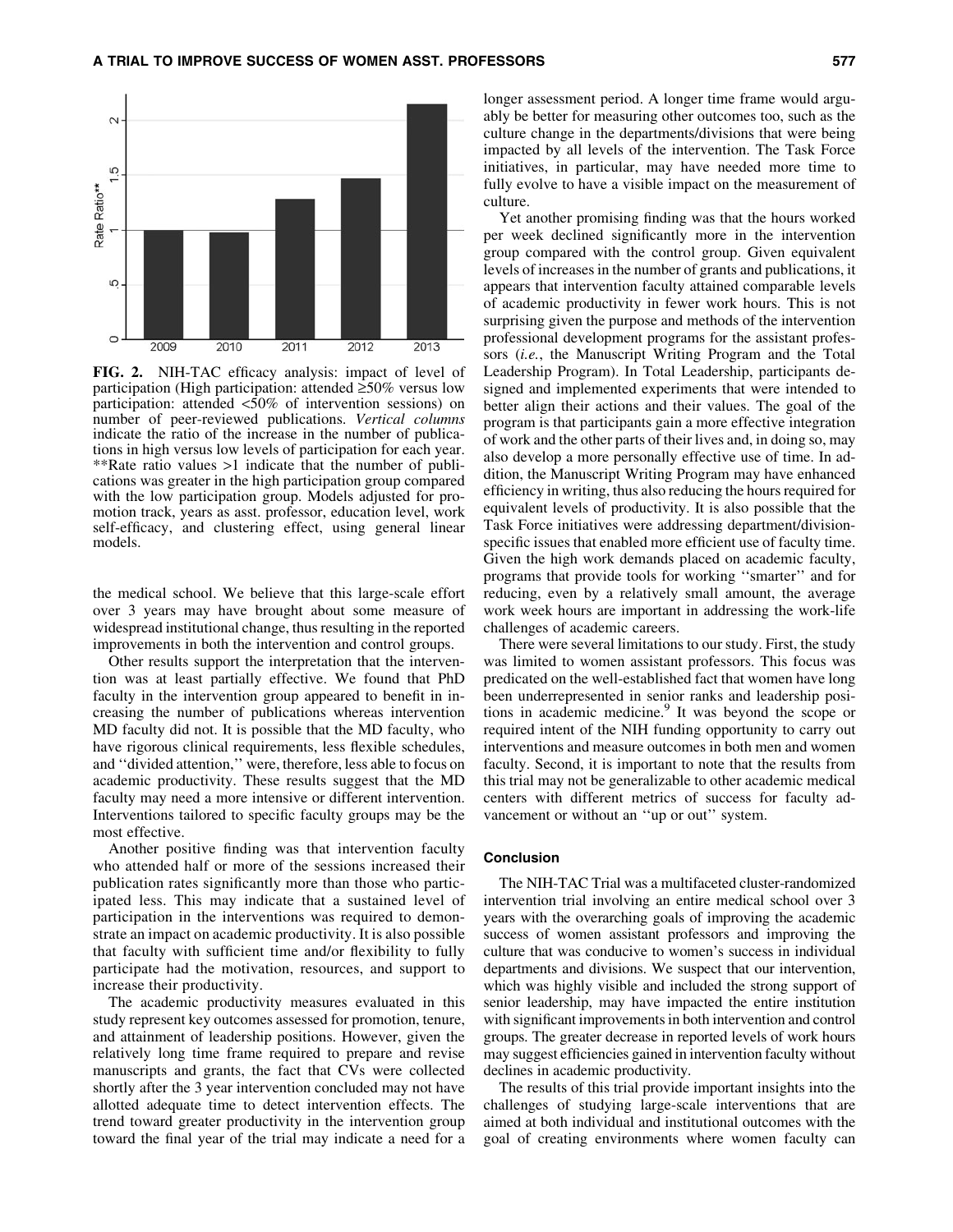succeed fully in their careers. We recommend that further randomized trials be designed to study interventions targeting specific subgroups of faculty with sufficiently long follow-up periods to fully assess important outcomes. Indeed, the generation, implementation, and evaluation of evidencebased change initiatives for academic medicine are essential for institutional transformation.

## Acknowledgments

The authors acknowledge the contributions and leadership of Susmita Pati, MD, and Josef Reum, PhD, for their early work in the Task Force Initiative. They also thank Karin McGowan, PhD, and the late Seema Sonnad, PhD, for their expertise and outstanding commitment to this trial in their roles as leaders of the Manuscript Writing Program. Dr. Sonnad's sudden death in May 2015 was a great loss, and the authors dedicate this article to her memory.

#### Clinical Trial Registration

This study was not registered as a clinical trial, as the interventions did not target clinical or health outcomes. The study meets the exclusion criteria listed in: https://clinicaltrials .gov/ct2/managerecs/fdaaa#WhichTrialsMustBeRegistered.

## Funding Source

This research was funded by the National Institutes of Health (grant no. R01-NS069793-03). The NIH had no role in the design or implementation of this investigation.

#### IRB Approval

The University of Pennsylvania Institutional Review Board approved this study protocol before data collection.

#### Author Disclosure Statement

No competing financial interest exist.

#### References

- 1. Tesch BJ, Wood HM, Helwig AL, Nattinger AB. Promotion of women physicians in academic medicine. Glass ceiling or sticky floor? JAMA 1995;273:1022–1025.
- 2. Nonnemaker L. Women physicians in academic medicine: New insights from cohort studies. N Engl J Med 2000;342: 399–405.
- 3. Sexton KW, Hocking KM, Wise E, et al. Women in academic surgery: The pipeline is busted. J Surg Educ 2012;69:84–90.
- 4. Wong CA, Stock MC. The status of women in academic anesthesiology: A progress report. Anesth Analg 2008;107: 178–184.
- 5. Stapleton FB, Jones D, Fiser DH. Leadership trends in academic pediatric departments. Pediatrics 2005;116:342–344.
- 6. Rayburn WF, Schrader RM, Fullilove AM, Rutledge TL, Phelan ST, Gener Y. Promotion rates for assistant and associate professors in obstetrics and gynecology. Obstet Gynecol 2012;119:1023–1029.
- 7. Lautenberger DM, Dandar MA, Raezer CL, Sloane RA. The state of women in academic medicine: The pipeline and pathways to leadership, 2013–2014. Washington, DC: Association of American Medical Colleges, 2014.
- 8. Jena AP, Khullar D, Ho O, Olenski AR, Blumenthal DM. Sex differences in academic rank in US medical schools in 2014. JAMA 2015;314:1149–1158.
- 9. Committee on Maximizing the Potential of Women in Academic Science and Engineering NAoS, National Academy of Engineering, and Institute of Medicine. Beyond bias and barriers: Fulfilling the potential of women in academic science and engineering. Washington, DC: The National Academy Press, 2007.
- 10. Fried LP, Francomano CA, MacDonald SM, et al. Career development for women in academic medicine: Multiple interventions in a department of medicine. JAMA 1996; 276:898–905.
- 11. Morahan PS, Voytko ML, Abbuhl S, Wara DW, Thorson J, Cotsonas CE. Ensuring the success of women faculty at AMCs: Lessons learned from the National Centers of Excellence in Women's Health. Acad Med 2001;76:19–31.
- 12. Welch JL, Jimenez HL, Walthall J, Allen SE. The women in emergency medicine mentoring program: An innovation approach to mentoring. J Natl Med Assoc 2009;4:362–366.
- 13. Von Feldt JM, Bristol M, Sonnad S, Abbuhl S, Scott P, McGowan KL. The brief CV review session: One component of a mosaic of mentorship for women in academic medicine. J Natl Med Assoc 2009;101:873–880.
- 14. Emans SJ, Goldberg CT, Milstein ME, Dobriner J. Creating a faculty development office in an academic pediatric hospital: Challenges and successes. Pediatrics 2008;121: 390–401.
- 15. McDade SA, Richman RC, Jackson GB, Morahan PS. Effects of participation in the Executive Leadership in Academic Medicine (ELAM) program on women faculty's perceived leadership capabilities. Acad Med 2004;79:302– 309.
- 16. Richman RC, Morahan PS, Cohen DW, McDade SA. Advancing women and closing the leadership gap the Executive Leadership in Academic Medicine (ELAM) program experience. J Womens Health Gend Based Med 2001;10:271–277.
- 17. Carnes M, VandenBosche G, Agatisa PK, et al. Using women's health research to develop women leaders in academic health sciences: The national centers of excellence in women's health. J Womens Health Gend Based Med 2001;10:39–47.
- 18. Jagsi R, Butterton JR, Starr R, Tarbell NJ. A targeted intervention for the career development of women in academic medicine. Arch Intern Med 2007;167:343–345.
- 19. Bickel J, Atkinson BF, Cohen LS, et al. Increasing women's leadership in academic medicine: Report of the AAMC project implementation committee. Acad Med 2002;77: 1043–1061.
- 20. Valantine HA, Grewal D, Ku MC, Shih MC, Stevenson D, Pizzo PA. The gender gap in academic medicine: Comparing results from a multifaceted intervention for Stanford faculty to peer and national cohorts. Acad Med 2014;89: 904–911.
- 21. Girod S, Fassiottto M, Grewal D, et al. Reducing implicit gender leadership bias in academic medicine with an educational intervention. Acad Med 2016;91:1143–1150.
- 22. Carnes M, Devine PG, Isaac C, et al. Promoting institutional change through bias literacy. J Divers High Educ 2012;5:63–77.
- 23. Carnes M, Devine PG, Baier Manwell L, et al. The effect of an intervention to break the gender bias habit for faculty at